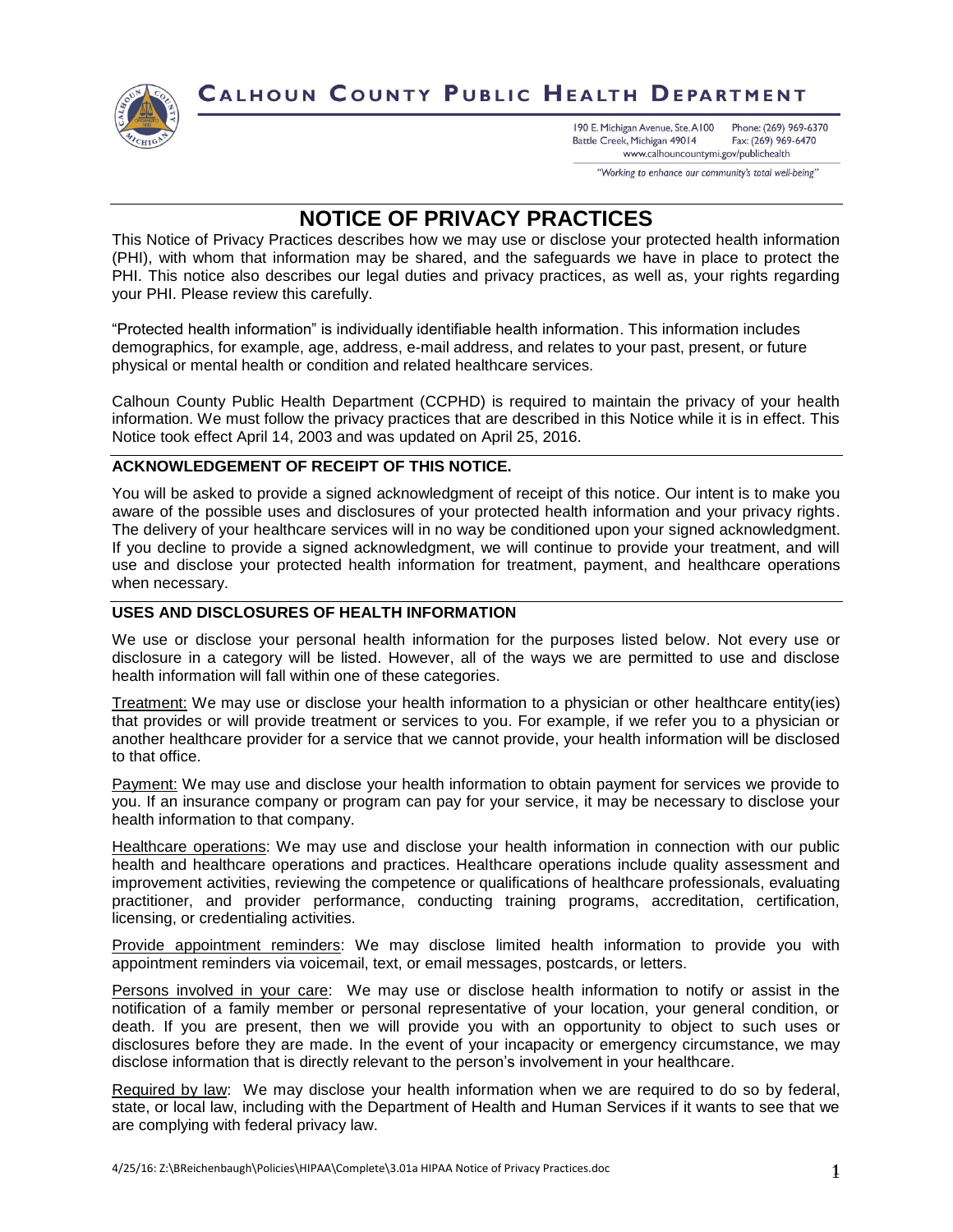Public health activities: We may use and disclose medical information about you for public health activities, including public health surveillance activities and preventing disease, help with product recalls, reporting adverse reactions to medications, reporting and notifying appropriate authorities if we suspect abuse, neglect, or domestic violence, or to prevent or reduce a serious threat to your health or safety or the health or safety of others.

Communicable disease: We will report by law to the Michigan Department of Community Health Disease Surveillance and/or Centers for Disease Control and Prevention issues related to communicable diseases that would endanger public health.

Research: We can use or share your information for health research.

Health oversight activities: We may disclose medical information to a health oversight agency for activities authorized by law.

Judicial and administrative proceedings: We may disclose medical information about you in response to a court or administrative order. We may disclose medical information in response to a subpoena, discovery request, or other lawful process.

Law enforcement purposed: We may disclose health information to law enforcement officials when certain conditions are met.

Workers' compensation: We may release medical information about you for workers' compensation or similar programs.

National security and similar government functions: We may disclose to authorized federal and state officials or sanctioned individuals health information required for lawful intelligence, counterintelligence, and other national security activities, or for special government functions such as military, national security, and presidential protective services.

De-identified information: We may use or disclose health information that does not contain individually identifiable information.

Organ and tissue donation requests: We may share health information about you with organ procurement organizations.

Medical examiner or funeral director: We may share health information with a coroner, medical examiner, or funeral director when an individual dies.

Other uses: With your authorization, other uses and disclosures of medical information not covered by this notice or the laws that apply to us will be made only with your written authorization. If you give us authorization, you may revoke it in writing at any time. Your revocation will not affect any use or disclosers permitted by your authorization while it was in effect.

#### **YOUR RIGHTS**

Access: You have the right, under Privacy Act of 1974, to look at or get copies of your medical information, with limited exceptions. Any request for access to your medical records must be made in writing and by sending the request as a letter to the address at the end of this Notice. We will provide a copy or a summary of your health information, usually within 30 days of your request. We may charge a reasonable cost-based fee. We may deny your request in certain very limited circumstances. If you are denied access to medical information, you may appeal.

Disclosure accounting: You have the right to receive a list of disclosures we made of your health information for purposes other than treatment, payment, healthcare operations, and certain other activities for a period of time up to six years prior to the date you ask, who we shared it with, and why. If you request this accounting more than once in a 12-month period, we may charge you a reasonable, cost-based fee for providing this.

Request restrictions: You have the right to request that we restrict how we use or disclose your medical information for treatment, payment, or healthcare operations or the disclosures we make to someone who is involved in your care or the payment of your care, such as a family member or friend. We are not required to agree to these additional restrictions, but will abide by your request to the extent possible. If you pay for a service or healthcare item out-of-pocket in full, you can request us not to share that information for the purpose of payment or our operations with your health insurer. We will abide by that request unless a law requires us to share that information.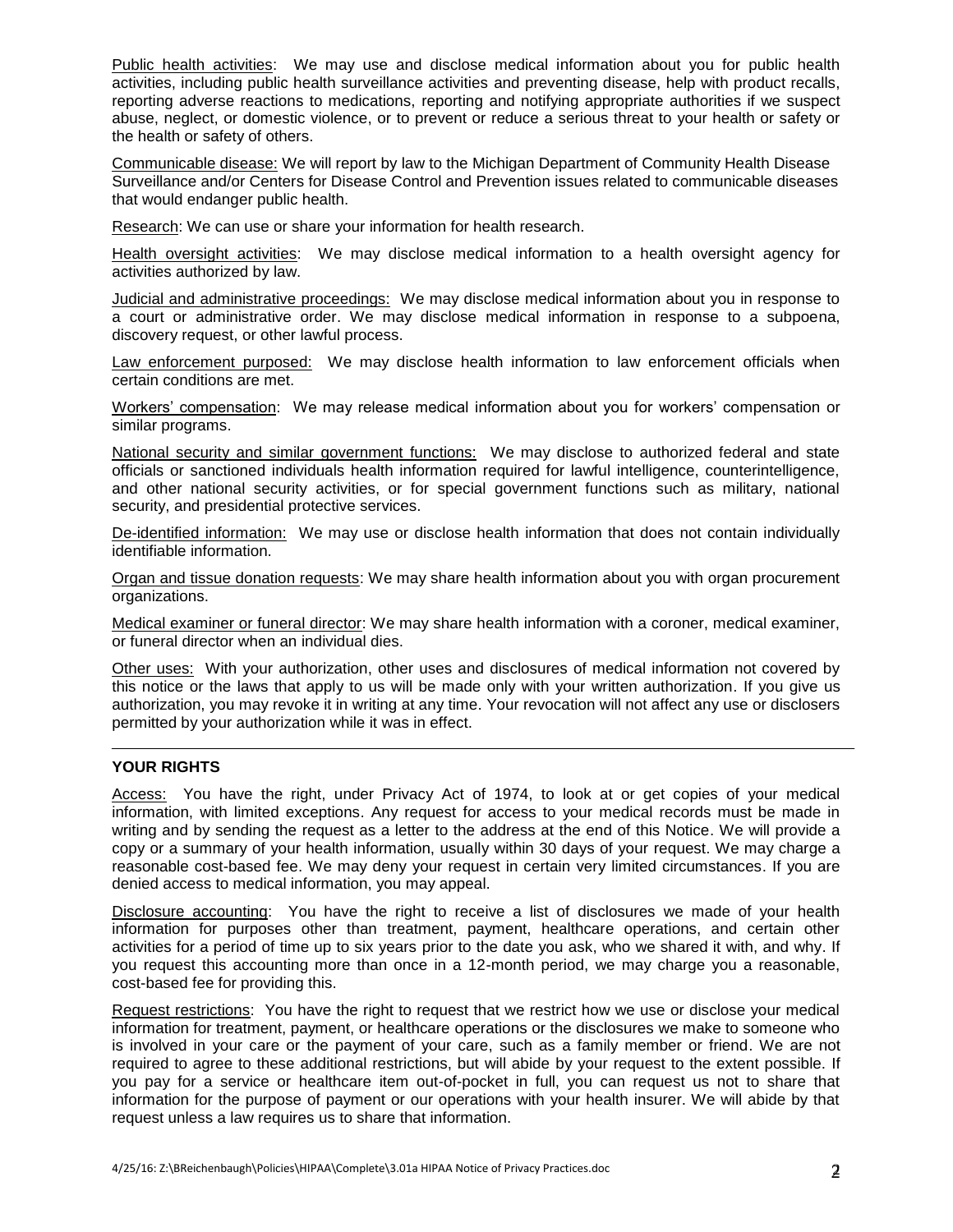Confidential communication: You have the right to request that we communicate with you about your health information by alternative means or to alternative locations. You must make your request in writing. Your request must specify the alternative means or location and provide satisfactory explanation of how payments will be handled under the alternative means or location you request.

Choose someone to act for you: If you have given someone medical power of attorney or if someone is your legal guardian, that person can exercise your rights and make choices about your health information. We will make sure the person has this authorize and can act for you before we take action.

Amendment: You have the right to request that we amend your health information. Your request must be in writing and it must give a reason for your request. We may deny your request if you ask us to amend information that was not created by us, is not part of the information kept by CCPHD, is not part of the information you would be permitted to inspect and copy, or is accurate and complete. Any denial will be in writing within 60 days and state the reason for the denial.

## **YOUR CHOICES**

For certain health information, you can tell us your choices about what we share. If you have a clear preference for how we share your information in the situations described below, talk to us. Tell us what you want us to do and we will follow your instructions.

Unless you object, we may disclose to a member of your family, a relative, a close friend, or any other person you identify, your protected health information that directly relates to that person's involvement in your healthcare. We may also give information to someone who helps pay for your care. Finally, we may use or disclose your protected health information to an authorized public or private entity to assist in disaster relief efforts and coordinate uses and disclosures to family or other individuals involved in your healthcare. If you are not able to tell us your preference, for example if you are unconscious, we may go ahead and share your information if we believe it is in your best interest. We may also share your information when needed to lessen a serious and imminent threat to health or safety.

Your information will never be shared, unless you give us written permission, for marketing purposes, sale of your information, most sharing of psychotherapy notes.

We may contact you for fundraising efforts, but you can tell us not to contact you again.

# **CHANGES IN NOTICE**

We reserve the right to change our privacy practices and the terms of this Notice at any time. The new Notice will be available upon request, in our office, and on our web site. Changes will be available from the CCPHD office that provides your service. Any changes in our privacy practices and the new terms of our Notice will be effective for all medical information that we maintain, including medical information we created or received before we made the changes.

You may request a copy of our Privacy Notice at any time. If you have questions or for more information about our privacy practices, to file a complaint, or for additional copies of this Notice, please contact us at:

> Calhoun County Public Health Department Attn: Brigette Reichenbaugh, Privacy Officer 190 E. Michigan Avenue Battle Creek, MI 49014 (269) 969-6366/breichenbaugh@calhouncountymi.gov [www.calhouncountymi.gov/publichealth](http://www.calhouncountymi.gov/publichealth)

You may also seek additional information from or submit a written complaint to the:

U.S. Department of Health and Human Services Office for Civil Rights 200 Independence Avenue, SW Washington, DC 20201 (877) 696-6775 [www.hhs.gov/ocr/privacy/hipaa/complaints](http://www.hhs.gov/ocr/privacy/hipaa/complaints)

We will not retaliate against you for filing a complaint.